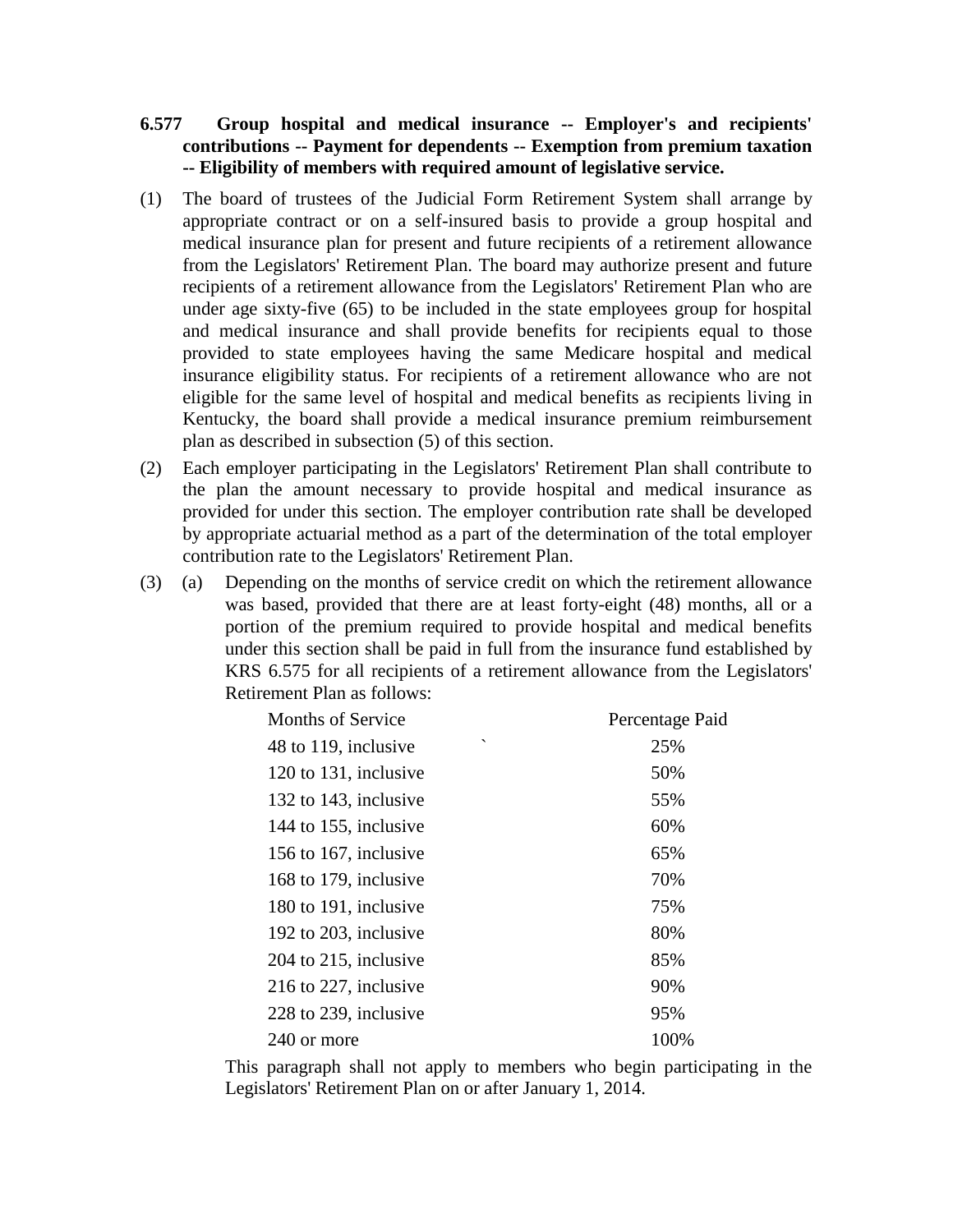- (b) For members who begin participating in the Legislators' Retirement Plan on or after January 1, 2014:
	- 1. Participation in the health insurance coverage and benefits provided under this section shall not be allowed until the member has earned at least one hundred eighty (180) months of service credited under KRS 6.500 to 6.577 or another state-administered retirement system.
	- 2. A member who meets the minimum service requirements as provided by subparagraph 1. of this paragraph shall be eligible for a monthly insurance benefit upon retirement of ten dollars (\$10) for each year of service as a participating member of the Legislators' Retirement Plan.
	- 3. The minimum service required to participate in benefits as provided by subparagraph 1. of this paragraph shall be waived for a member who is disabled in the line of duty as defined in KRS 61.621, and the member shall be entitled to the health benefits payable under this subsection as though the member has twenty (20) years of service in the Legislators' Retirement Plan.
	- 4. The minimum service required to participate in benefits as provided by subparagraph 1. of this paragraph shall be waived for a member who is killed in the line of duty as described in KRS 61.621, and the member's spouse and eligible dependents shall be entitled to the health benefits the member would have received if he or she had retired with twenty (20) years of service in the Legislators' Retirement Plan.
	- 5. The monthly insurance benefit amount provided by this paragraph shall be increased July 1 of each year by one and one-half percent (1.5%). The increase shall be cumulative and shall continue to accrue after the member's retirement for as long as a monthly insurance benefit is payable to the retired member.
- (c) The payments for health insurance provided by this subsection shall be made from the fund only if the recipient agrees to pay the remaining amount, if any, from his monthly retirement allowance or by any other method equally insuring payment by him. "Months of service" as used in this section shall not include service added to determine disability benefits.
- (4) Provided the member began participating in the Legislators' Retirement Plan prior to January 1, 2014, the insurance fund shall pay the same percentage of the premium for the spouse and dependents of a recipient, or the beneficiary of the recipient, as the fund pays or paid for the member. No payment shall be made under this section to a spouse, dependent, or beneficiary of a member who begins participating in the Legislators' Retirement Plan on or after January 1, 2014, except as authorized by subsection (3)(b)4. of this section.
- (5) The board shall establish a medical insurance premium reimbursement plan for recipients of a retirement allowance who are not eligible for the same level of hospital and medical benefits as recipients living in Kentucky having the same Medicare hospital and medical insurance eligibility status. An eligible recipient shall file proof of payment for hospital and medical insurance premiums at the